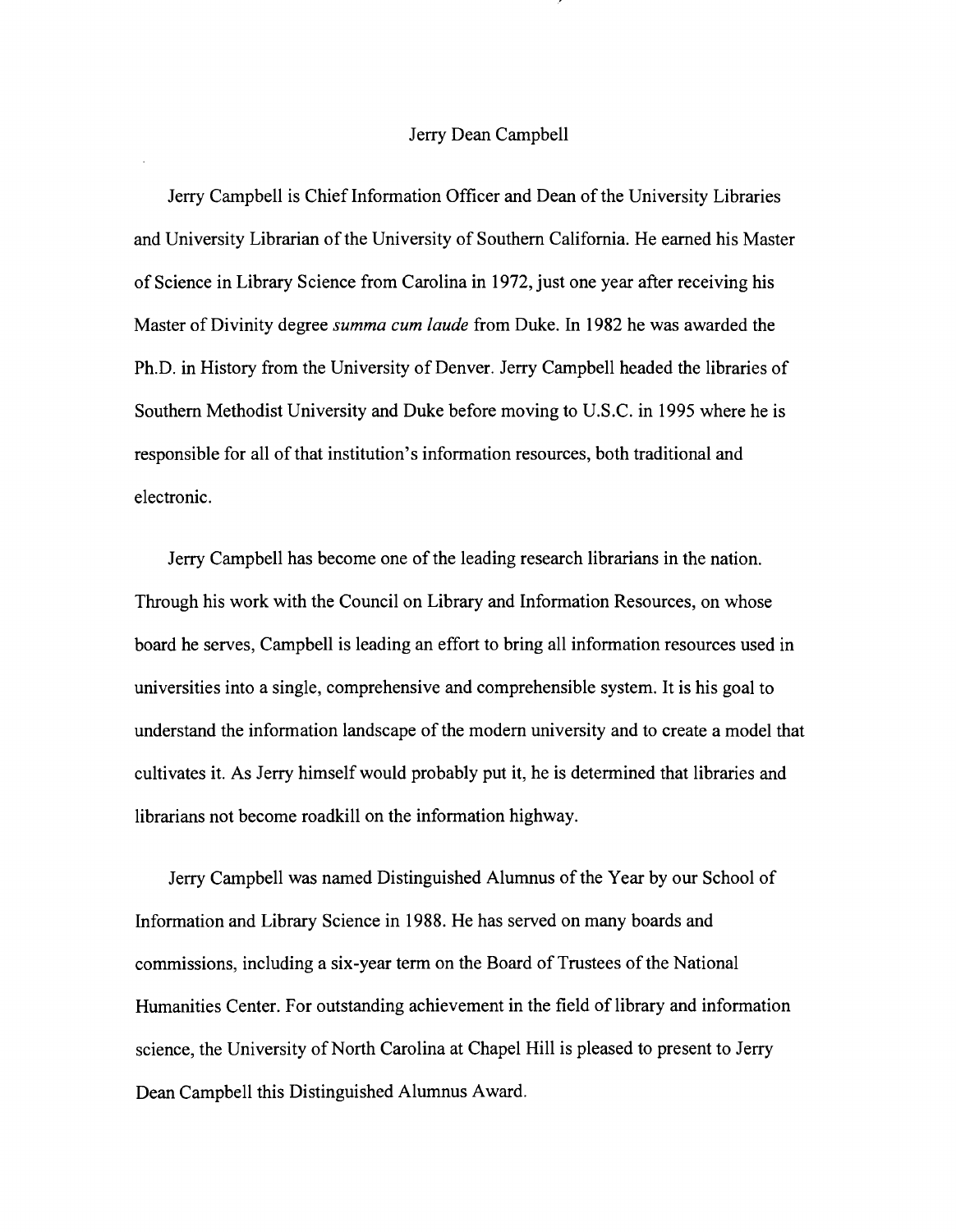### Joel Lawrence Fleishman

Few have achieved such eminence in so many ways as has Joel Fleishman, Class of 1955, Order of the Golden Fleece. He holds three degrees from Carolina and a Masters of Law from Yale. He served with distinction on Governor Terry Sanford's personal staff and in President Kingman Brewster's administration at Yale. He spent the bulk of his professional career as vice chancellor and later senior vice president at Duke, residing all the while in Chapel Hill. He now heads Atlantic Philanthropic Service Company, a consulting firm that advises confidential clients in their anonymous charitable giving.

Over the course of nearly four decades, Joel Fleishman has had a major hand in creating an innovative summer school at Yale, the North Carolina School of the Arts, the Sanford Institute for Public Policy at Duke, and the North Carolina Center for Public Policy Research, to mention but a few of his interests. As chair of Duke's 1986 Capital Campaign for the Arts and Sciences, he raised over \$210 million-an astounding accomplishment at that time and for that purpose.

Joel Fleishman embodies the spirit of idealism, public service and high values that are the singular legacy our University imparts to its best and brightest. He is without a doubt the best thing Carolina has ever done for Duke and is one of the best we have sent forth to serve our state and nation. It with great pleasure and admiration that Alma Mater confers upon Joel Lawrence Fleishman this Distinguished Alumnus Award.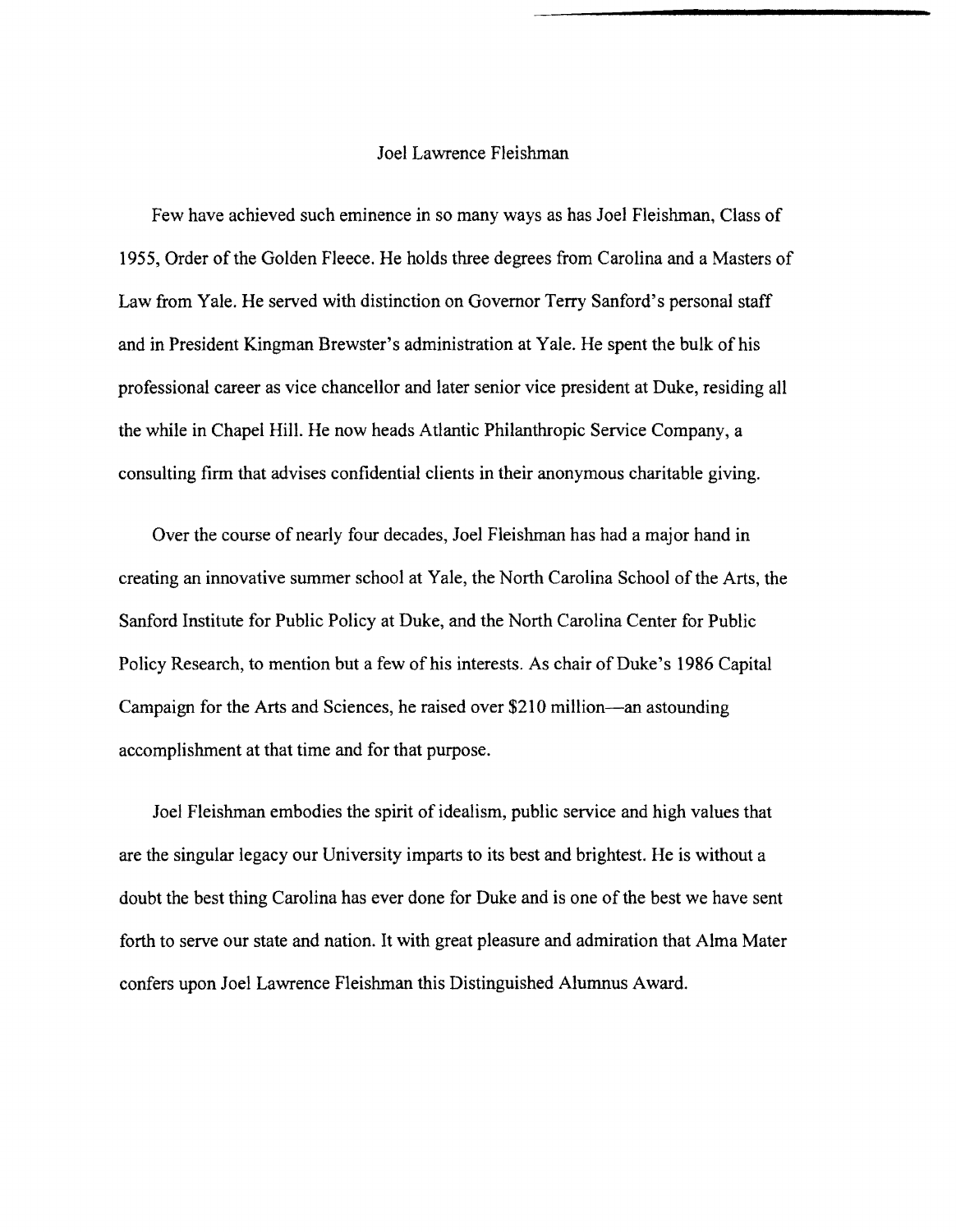## Howard Nathaniel Lee

Howard Lee might have served his native state of Georgia as ably as he has served North Carolina had it not been for a chance encounter with Frank Porter Graham. At Dr. Frank's suggestion, Howard pursued graduate study at Carolina and earned his Master of Science in Social Work in 1966. Three years later Howard Lee was elected to the first of three terms as mayor of Chapel Hill. He was the first African American to lead a predominately white community in the South. As mayor during one of the most turbulent periods in the history of town-gown relations, Howard Lee transformed the Town's role to one of full partnership with the University. Howard Lee next answered Governor James B. Hunt's call to join the governor's cabinet as secretary of the Department of Natural Resources and Community Development where he served with distinction. That was another first. No African American had ever held a cabinet post in North Carolina, not even during Reconstruction.

After a run for lieutenant governor that almost succeeded and a try for election to Congress, Howard focused his energies on founding a series of successful business enterprises. But the call to public service would not be stilled. In 1990 Howard Lee was appointed to fill a vacancy in the North Carolina Senate. He has since been elected to four full terms. A wise and thoughtful leader, Senator Lee is playing a major role in influencing public higher education in North Carolina through his advocacy of such issues as faculty salaries, graduate student support, and research support. He is largely responsible for the funding of the Tate-Turner-Kuralt Building, home of the School of Social Work, and for enactment of legislation that gave the University much-needed flexibility in managing its state appropriations.

The University has previously honored Howard Lee with the Order of the Golden Fleece, the Davie Award, and the General Alumni Association's Distinguished Service Medal. We now confer on this stalwart friend of the University, outstanding legislator, and leading citizen of our community this Distinguished Alumnus Award.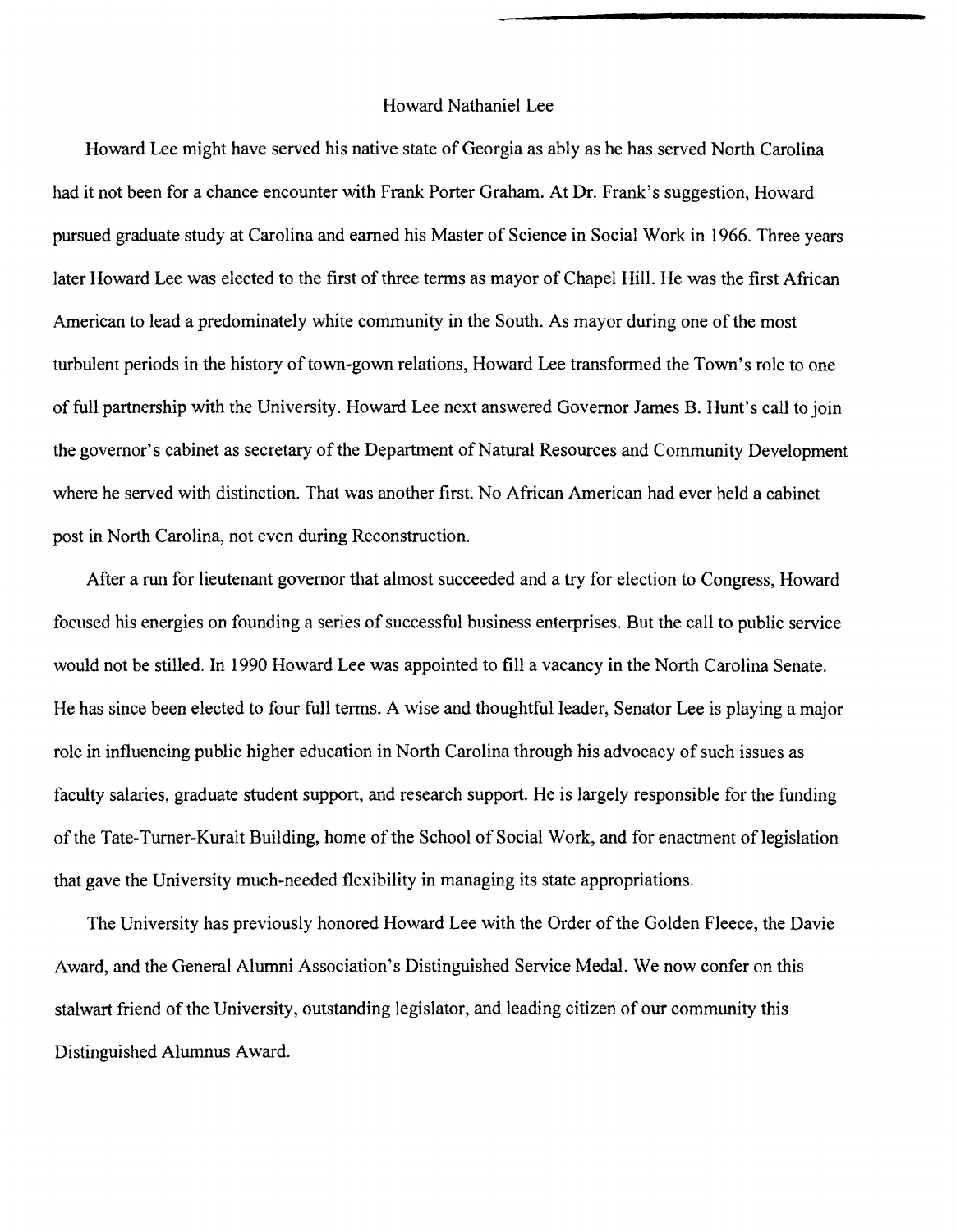#### Margaret Elizabeth Senter

Margaret Elizabeth Senter, Class of 1973, is the founder of the Concord Community Music School in Concord, New Hampshire. The School serves more than 1,100 students every week with private lessons in all instruments, ensemble and choral performance, and the study of music theory. By hosting annual residencies by active young composers, the School has made a special commitment to contemporary music. Writing pieces especially for the School's student groups and soloists, these guest composers spend several days working with the students to prepare performances of the commissioned work and other recent music suitable for young players. The Concord Community Music School has attracted support from the Lila Wallace Reader's Digest Fund and the National Endowment of the Arts, among other benefactors.

Peggy Senter created the School because she was determined to bring opportunities for musical education to an area that genuinely *needed* them. She prepared herself through courses in arts management and fund-raising at Radcliffe College, and then carried out a large-scale research project that identified Concord as a community ripe for the sort ofschool she had in mind. From an initial faculty of one (herself) she built a vibrant and flourishing institution that has made her one of the nation's most influential advocates for community arts education groups.

Professor Michael Zenge says of Peggy, "I can think of no other student I have taught in my 32 years at Carolina who has so touched the lives of so many people with the direct fruits of her UNC education." High praise, indeed, as her alma mater confers on Margaret Elizabeth Senter its Distinguished Alumna Award.